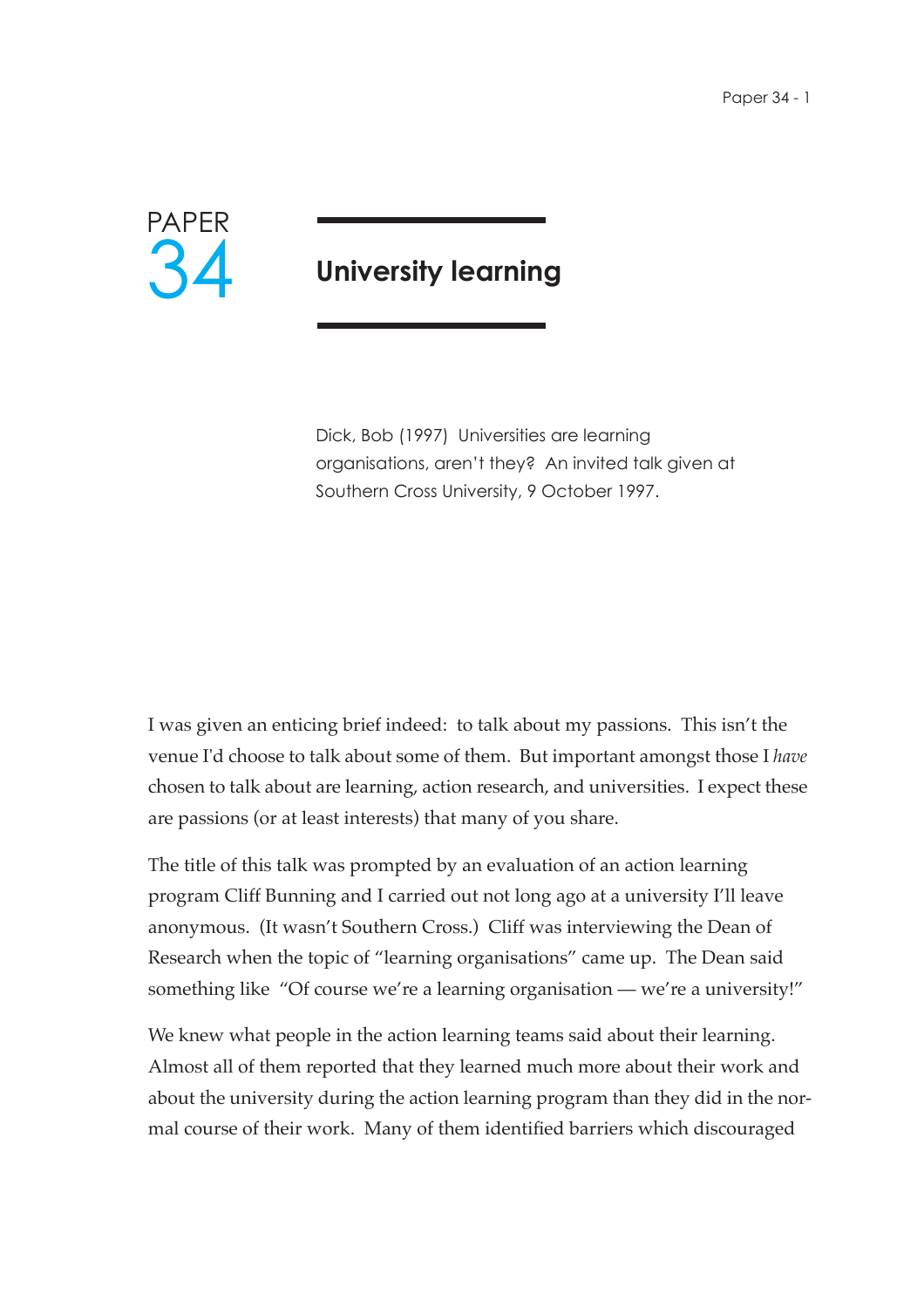learning and innovation in their day to day job. For that matter, some of them reported that much of their learning within the program was in spite of the actions of the university.

I think the Dean must have had a view of learning different from the one I hold.

# **The medium is the message?**

Can I invite you to humour me for a while, and imagine that Marshall McLuhan was right when he said: "the medium is the message". People learn less from *what* is taught than *how* it is taught.

And — if you'll humour me a little longer — I invite you to join me in a little diagnosis. I'll name some aspects of university life. You are invited to identify the message about learning that is carried by the process.

| If the medium is | a typical classroom session   | what is the message? |
|------------------|-------------------------------|----------------------|
| If the medium is | a typical performance review  | what is the message? |
| If the medium is | a typical committee meeting   | what is the message? |
| If the medium is | a typical promotion decision  | what is the message? |
| If the medium is | typical enterprise bargaining | what is the message? |

I expect you can identify some other common situations which might be useful for diagnosis.

# **A learning organisation?**

What would a "learning organisation" be like? I'm using the phrase in its current fashionable sense, where it is built on the ideas of people like Peter Senge. Put very simply, a learning organisation is one which is sensitive to, and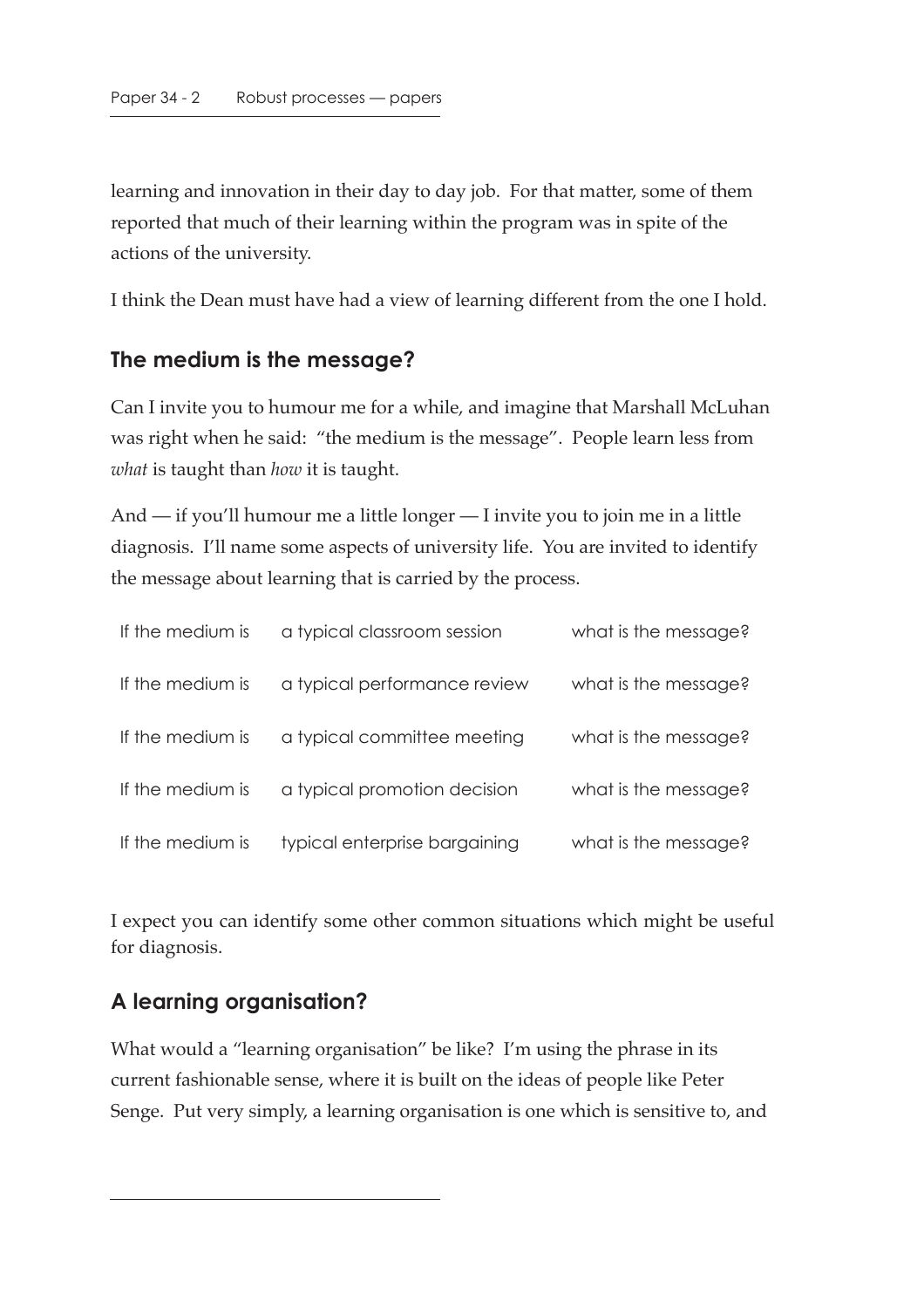responsive to, its environment. As a whole organisation and in its various parts it is capable of adjusting quickly to the demands of the moment.

Such a definition might well remind us that the concept is older than the label. I would guess that there have always been organisations which were responsive: organisations which learned quickly. I expect that even before the times of recorded history there were organisations which depended upon responsiveness for their survival.

In the form "organisational learning", the label isn't as new as its fad status might lead you to imagine. Chris Argyris and Don Schön used it as the title for an important book they wrote in 1978 (and substantially revised in 1996). I'll return to them later.

We can decide later how well universities fare. First let's consider what "organisational learning" might look like in practice at individual, team and organisational level. We can then ask how an organisation might go about enhancing its individual and collective learning.

# **Individual**

From my experience, it seems to me that there are a number of conditions which seem make it easier for individuals to learn, and to know that they have done so. You might like to examine the following in the light of your personal experience.

Foremost amongst these conditions is that ...

**P** people can afford to experiment with new ways of doing their work

That is, they *can afford* to take risks and *to make mistakes*. It seems, though, that the learning often remains invisible unless ...

■ they are able to find or create time to *reflect* on their experience

This in turn seems to be helped considerably if ...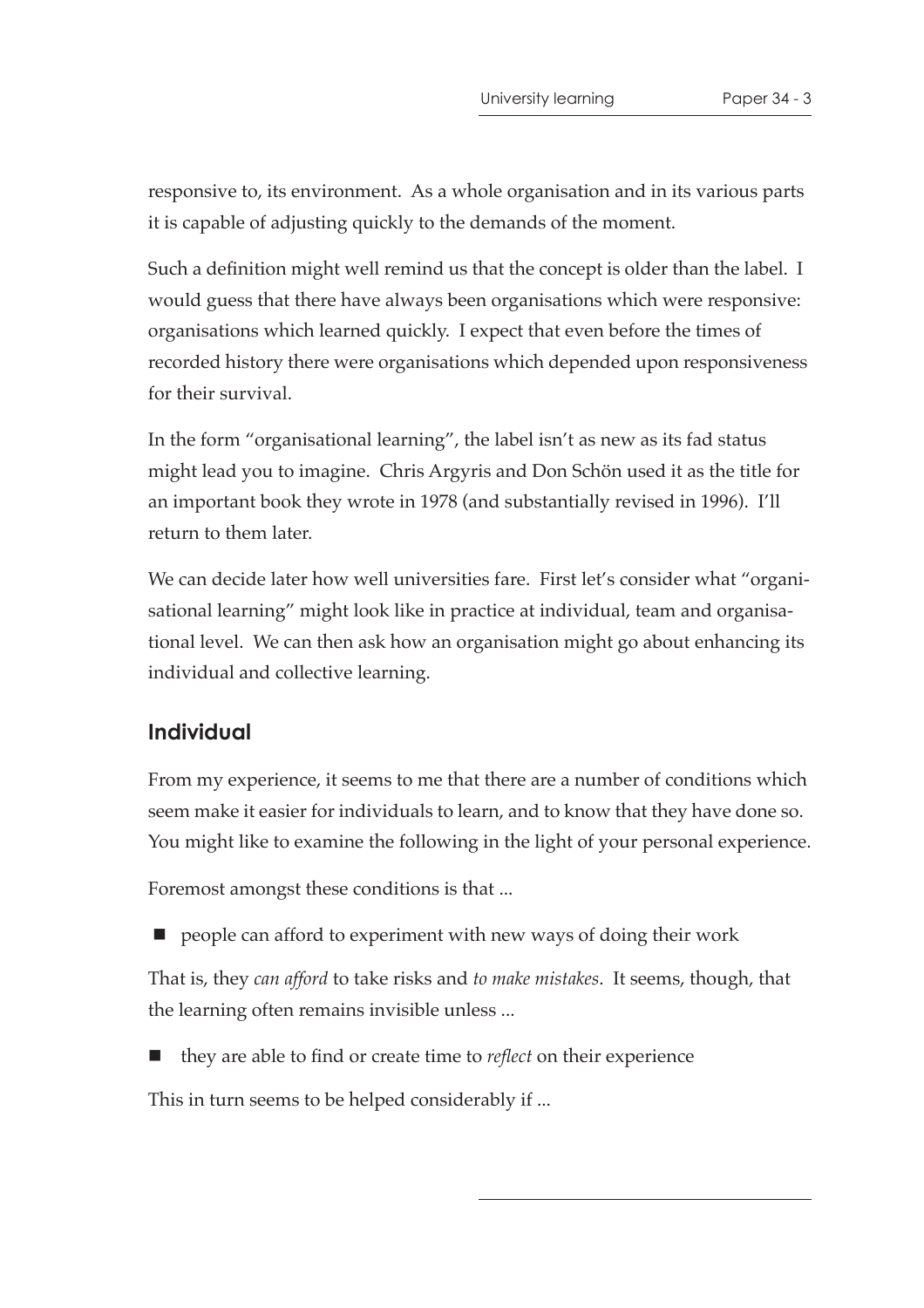they have opportunities to *talk about their experience* with others, and can afford to do so

If these conditions are fulfilled, new learning is potentially available to the organisation. That doesn't necessarily mean that the potential is achieved.

#### **Collective**

There are conditions which help individual learning to become collective learning. Again, you are invited to carry out your own diagnosis.

The conditions include ...

■ individuals can *talk openly about* their *mistakes* to their colleagues, including their superiors

That much at least makes the learning public. There is still a question about its use. So it also requires ...

■ a culture which encourages *listening* to one's colleagues and *learning* collectively *from* individual and collective *experience*

But even then there are obstacles to actual use. Sometimes it is easier to be first that to be second. So it also seems important that there is ...

■ *honour in being* the *second* (or third or thirty-third) to adopt an innovation, and not just the first.

It is often the team which mediates between the individual and the organisation.

#### **The team**

The team climate and culture can therefore essentially determine both the amount of individual learning which occurs, and how much of it becomes collective learning.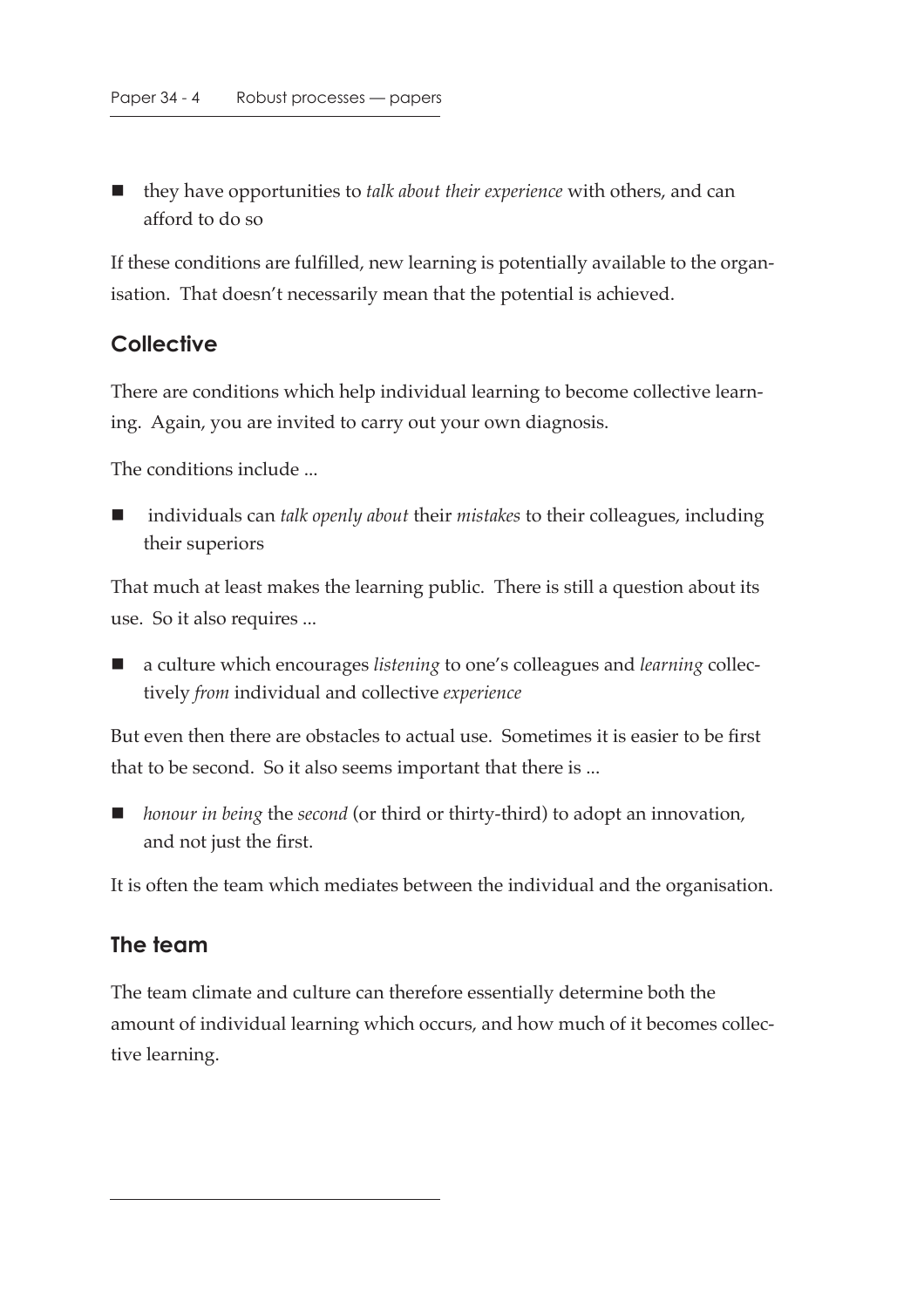Transforming existing teams in usually difficult. First, some are teams only in name: people work as individuals, with individual tasks. Second, changing an organisation chart does little to change the leadership and followership styles of the team leader and members. In many teams the culture and climate are historical baggage left over from earlier structures. Third, many team leaders manage only downward. Yet often the effectiveness of the team to the organisation depends upon leaders who manage upward and outwards.

A consequence is that it is often easier to create new structures for particular projects than to convert an existing team. This is what action learning does.

# **Action learning**

When Reg Revans first developed action learning, a learning team usually consisted of senior managers (often CEOs) from different organisations, talking together about their experience in those organisations. It was facilitated initially, to help it get off to a good start. Nowadays it is more likely to be a project team from with the same organisation, working on a collective project. Such teams are usually facilitated, though not always.

Sometimes it may be an intact team seeking to improve its current functioning. More often it is a temporary and special purpose team set up to deal with a particular project. The success of such teams depends upon creating the type of climate I've described above. In a facilitated team this often becomes primarily the facilitator's responsibility.

One way of describing the required climate is as Argyris does. In a 1982 book he describes a more *usual* team climate as observing the following values:

*"Achieve the purposes as the actor perceives them Maximise winning and minimise losing Minimise eliciting negative feelings Be rational and minimise emotionality"*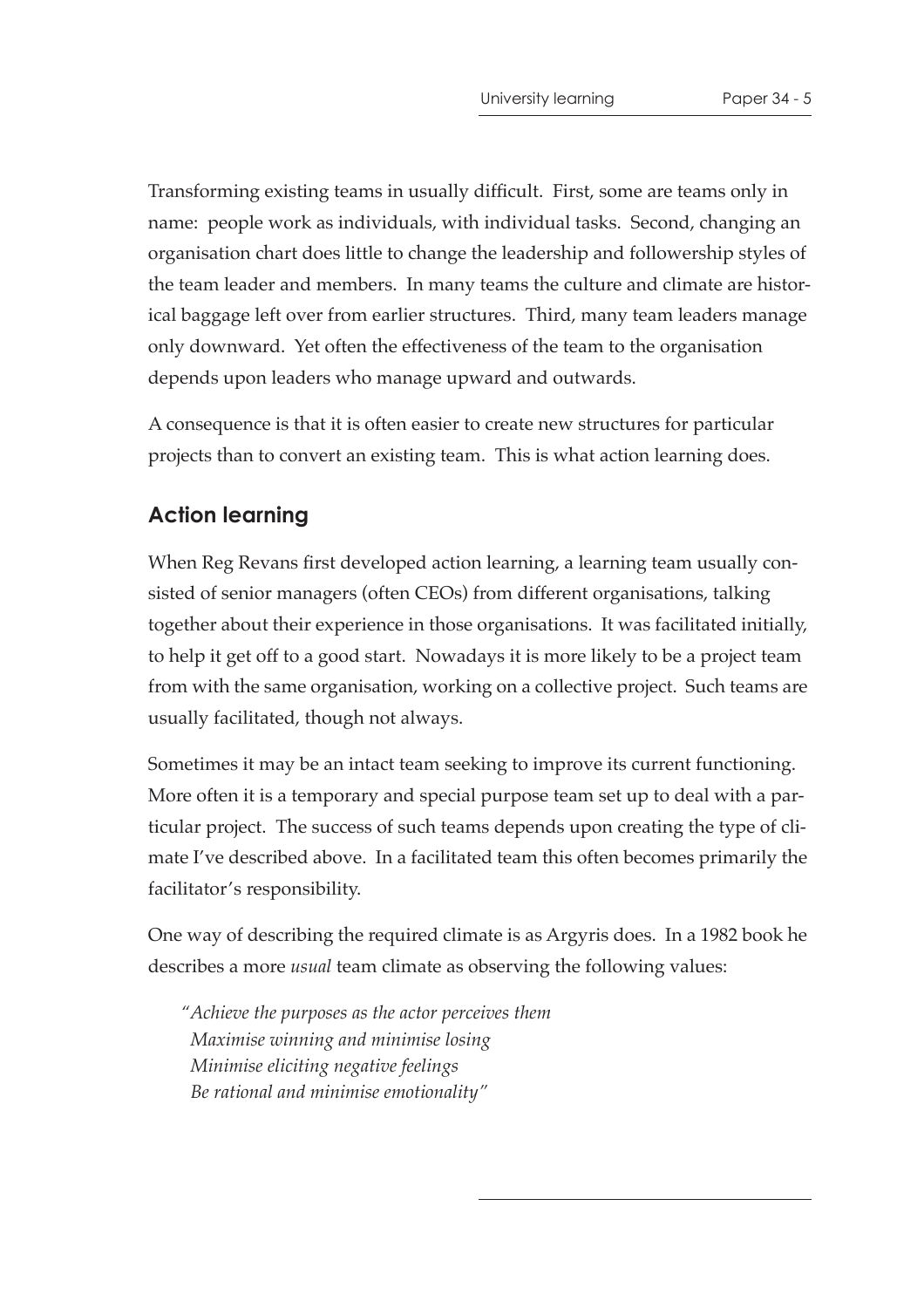He makes the point that this produces adversarial and defensive action strategies, poor relationships, and poor learning. He recommends substituting the following values:

*"Valid information Free and informed choice Internal commitment to the choice and constant monitoring of the implementation"*

My own preference is for a team which provides its own facilitation. Action research can then provide a conceptual model and process to help it do so.

# **Action research**

I mentioned before that learning can often be tacit. That's fine — we all know more than we can explain, and often it is an advantage to be able to act without conscious thought. Innovation and responsiveness, however, are more easily achieved if we can bring our tacit learning to consciousness. Action research provides for this by alternating action with critical reflection.

The critical reflection takes two forms. Before action, it consists of careful planning based on explicit assumptions. Preferably, it involves those affected as part of the planning. After action, it consists of critical review. This leads naturally into the next planning cycle.

Such a cycle also makes easier the task of getting started when you don't know how to start. Try anything. Observe the results. Plan something better in the light of what happens.

# **Universities?**

I don't think there is any need to offer you my diagnosis of this university, beyond saying this ... In my experience, universities enhance individual and collective learning about as much as most other organisations. In other words, not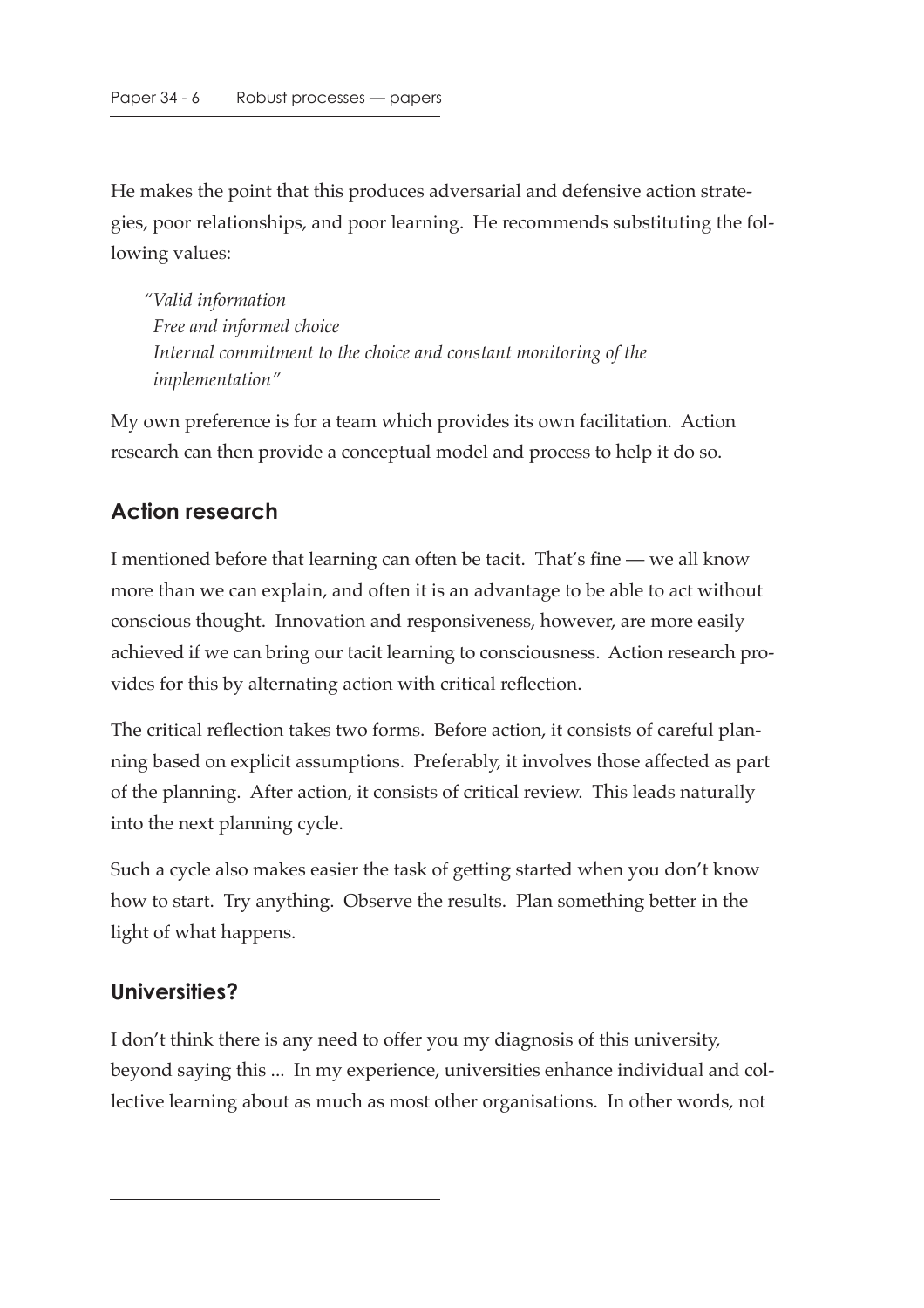much. As they claim to be in the business of helping people learn, I think that's cause for concern.

In some respects universities have advantages over other organisations. There is more autonomy, for example. (I agree that it is rapidly being eroded.) In other respects they offer fewer advantages. In my judgment there is less team work. I experience them as much more ideological and conservative than they would acknowledge.

My guess is that many of you are critically reflective about the *content* of your work, whether it is research or teaching or something else. I'm less sure about the process. If the medium is even partly the message, it may be important that the processes by which you teach and research and work are subject to the same critical reflection. And, if this is to be a learning organisation, it may be important that you do what you can to help others to do likewise.

- Argyris, Chris (1982) *Reasoning, learning and action: individual and organizational*. San Francisco, Ca.: Jossey-Bass.
- Argyris, C., and Schön, D.A. (\_1978) *Organizational learning: a theory of action perspective*. New York: McGraw-Hill.
- Argyris, C., and Schön, D.A. (1996) *Organizational learning II: Theory, method and practice*. Reading: Addison-Wesley.
- Revans, R. (1980) *Action learning: new techniques for management*. London: Blond & Briggs.